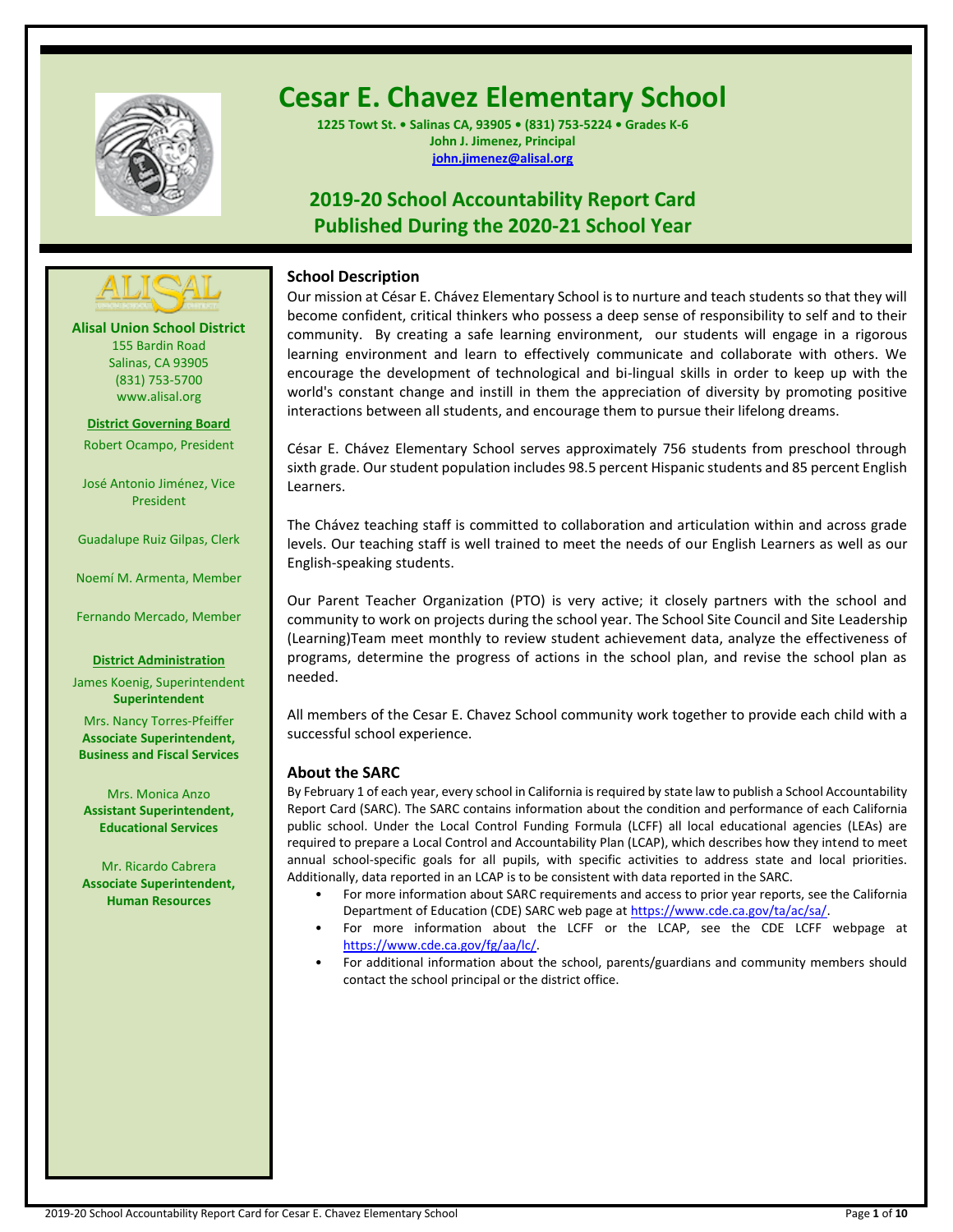| <b>Grade Level</b>      | <b>Number of Students</b> |
|-------------------------|---------------------------|
| Kindergarten            | 130                       |
| Grade 1                 | 90                        |
| Grade 2                 | 105                       |
| Grade 3                 | 109                       |
| Grade 4                 | 108                       |
| Grade 5                 | 112                       |
| Grade 6                 | 117                       |
| <b>Total Enrollment</b> | 771                       |

#### **2019-20 Student Enrollment by Group**

| Group                             | <b>Percent of Total Enrollment</b> |  |  |
|-----------------------------------|------------------------------------|--|--|
| American Indian or Alaska Native  | 0.5                                |  |  |
| <b>Filipino</b>                   | 0.1                                |  |  |
| <b>Hispanic or Latino</b>         | 93                                 |  |  |
| <b>White</b>                      | 2.1                                |  |  |
| Socioeconomically Disadvantaged   | 94.6                               |  |  |
| <b>English Learners</b>           | 61.2                               |  |  |
| <b>Students with Disabilities</b> |                                    |  |  |
| <b>Foster Youth</b>               | 0.1                                |  |  |
| <b>Homeless</b>                   | 10.1                               |  |  |

## **A. Conditions of Learning**

**State Priority: Basic**

The SARC provides the following information relevant to the State priority: Basic (Priority 1):

- Degree to which teachers are appropriately assigned and fully credentialed in the subject area and for the pupils they are teaching;
- Pupils have access to standards-aligned instructional materials; and
- School facilities are maintained in good repair

| Teacher Credentials for Cesar E. Chavez Elementary School | 18-19 | 19-20 | $20 - 21$ |
|-----------------------------------------------------------|-------|-------|-----------|
| With Full Credential                                      | 26    | 35    | 31        |
| Without Full Credential                                   |       |       |           |
| Teaching Outside Subject Area of Competence               |       |       |           |

| <b>Teacher Credentials for Alisal Union School District</b> |  | $19-20$ | $20 - 21$ |
|-------------------------------------------------------------|--|---------|-----------|
| <b>With Full Credential</b>                                 |  |         | 33        |
| Without Full Credential                                     |  |         |           |
| Teaching Outside Subject Area of Competence                 |  |         |           |

#### **Teacher Misassignments and Vacant Teacher Positions at Cesar E. Chavez Elementary School**

| Indicator                       | 18-19 | $19 - 20$ | $20 - 21$ |  |
|---------------------------------|-------|-----------|-----------|--|
| Teachers of English Learners    |       |           |           |  |
| Total Teacher Misassignments*   |       |           |           |  |
| <b>Vacant Teacher Positions</b> |       |           |           |  |

Note: "Misassignments" refers to the number of positions filled by teachers who lack legal authorization to teach that grade level, subject area, student group, etc. \*Total Teacher Misassignments includes the number of Misassignments of Teachers of English Learners.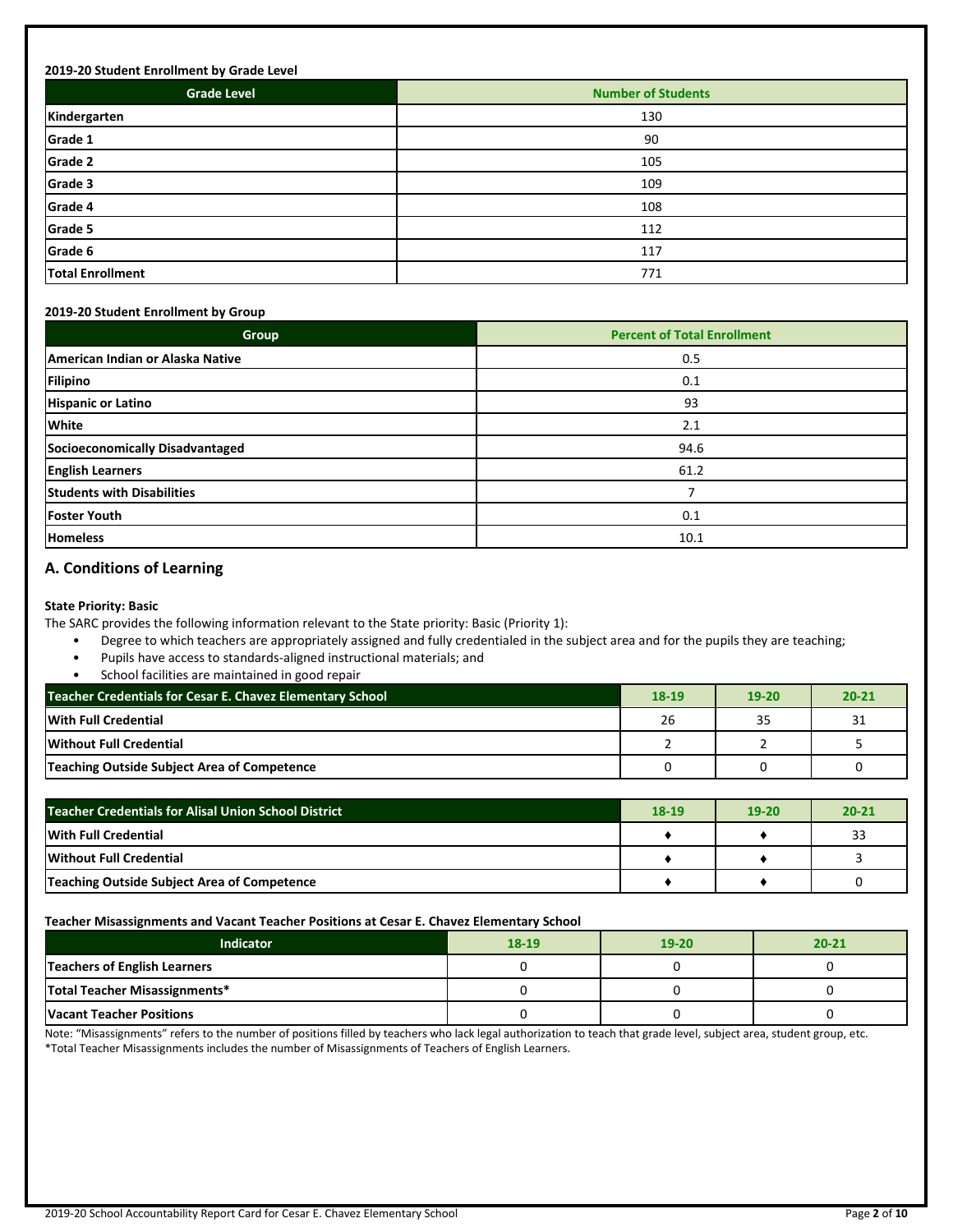## **Quality, Currency, Availability of Textbooks and Instructional Materials (School Year 2020-21)**

In order to meet requirements for common core state standards (CCSS), materials were updated as part of the 2018 adoption.

K-6 Wonders is used to teach all Language Arts standards. In K-6, teachers use Eureka Math.

## **Textbooks and Instructional Materials**

**Year and month in which data were collected: 2019**

| <b>Core Curriculum Area</b>         | <b>Textbooks and Instructional Materials/Year of Adoption</b>                                            |  |  |  |  |  |
|-------------------------------------|----------------------------------------------------------------------------------------------------------|--|--|--|--|--|
| <b>Reading/Language Arts</b>        | McMillan / McGraw-Hill, Wonders- K-3, Adopted 2017<br>McMillan / McGraw-Hill, Wonders- 4-6, Adopted 2018 |  |  |  |  |  |
|                                     | The textbooks listed are from most recent adoption:<br>Yes                                               |  |  |  |  |  |
|                                     | Percent of students lacking their own assigned textbook: 0                                               |  |  |  |  |  |
| <b>Mathematics</b>                  | Eureka Math, Adopted 2018                                                                                |  |  |  |  |  |
|                                     | The textbooks listed are from most recent adoption:<br>Yes                                               |  |  |  |  |  |
|                                     | Percent of students lacking their own assigned textbook:<br>0                                            |  |  |  |  |  |
| Science                             | Delta Foss- (Kinder-5th grades) - Adopted 2007<br>McGraw-Hill- (6th grade) - Adopted 2006                |  |  |  |  |  |
|                                     | The textbooks listed are from most recent adoption:<br>Yes                                               |  |  |  |  |  |
|                                     | Percent of students lacking their own assigned textbook: 0                                               |  |  |  |  |  |
| <b>History-Social Science</b>       | McGraw Hill, Imapact / Impacto, 4th-6th Grades - Adopted May 2019<br>McGraw-Hill, Vistas - Adopted 2006  |  |  |  |  |  |
|                                     | The textbooks listed are from most recent adoption:<br>Yes                                               |  |  |  |  |  |
|                                     | Percent of students lacking their own assigned textbook: 0                                               |  |  |  |  |  |
| Foreign Language                    | Not applicable                                                                                           |  |  |  |  |  |
|                                     | The textbooks listed are from most recent adoption:<br>No                                                |  |  |  |  |  |
|                                     | Percent of students lacking their own assigned textbook:<br>0                                            |  |  |  |  |  |
| <b>Health</b>                       | Not applicable                                                                                           |  |  |  |  |  |
|                                     | The textbooks listed are from most recent adoption:<br>No                                                |  |  |  |  |  |
|                                     | Percent of students lacking their own assigned textbook: 0                                               |  |  |  |  |  |
| <b>Visual and Performing Arts</b>   | Not applicable                                                                                           |  |  |  |  |  |
|                                     | The textbooks listed are from most recent adoption:<br>No                                                |  |  |  |  |  |
|                                     | Percent of students lacking their own assigned textbook: 0                                               |  |  |  |  |  |
| <b>Science Laboratory Equipment</b> | Not applicable                                                                                           |  |  |  |  |  |
|                                     | The textbooks listed are from most recent adoption:<br>No                                                |  |  |  |  |  |
|                                     | Percent of students lacking their own assigned textbook: 0                                               |  |  |  |  |  |

Note: Cells with N/A values do not require data.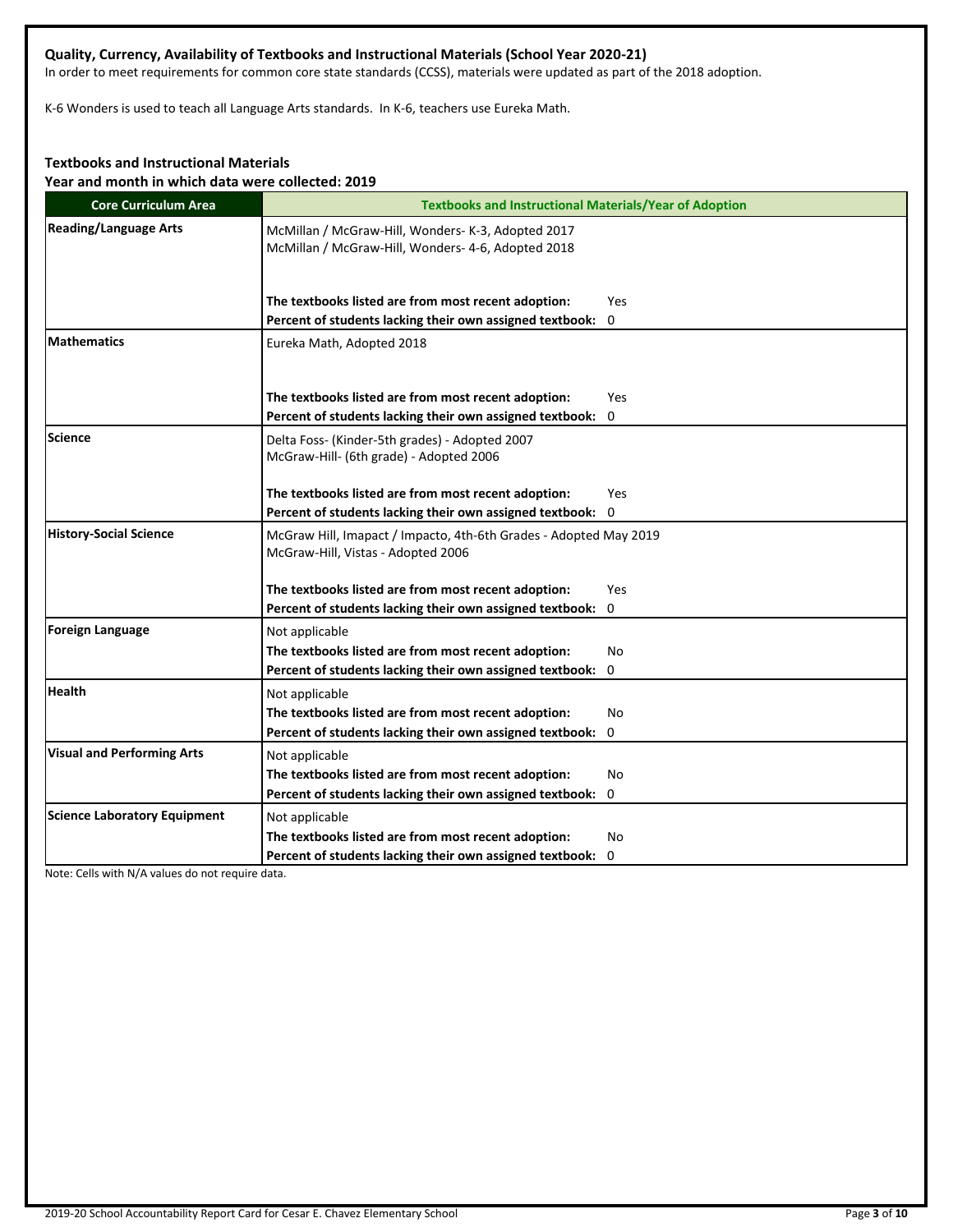## **School Facility Conditions and Planned Improvements (Most Recent Year)**

César E. Chávez School is 23 years old. The school garden has been remolded and turned into an outdoor classroom. The grass area has been upgraded by replacing a lime-treated area with new grass. This motivates the students to keep their school safe and clean. A second play structure has been added to the playground area in order to service the student population better. Our custodial and district maintenance staff work hard to maintain a safe and clean campus.

## **School Facility Good Repair Status (Most Recent Year)**

Using the **most recently collected** FIT data (or equivalent), provide the following:

- Determination of repair status for systems listed
- Description of any needed maintenance to ensure good repair
- The year and month in which the data were collected
- The rate for each system inspected
- The overall rating

#### **Year and month in which data were collected: August, 2020**

| <b>System Inspected</b>                                                   | <b>Repair Status</b> | <b>Repair Needed and</b><br><b>Action Taken or Planned</b> |
|---------------------------------------------------------------------------|----------------------|------------------------------------------------------------|
| Systems:<br>Gas Leaks, Mechanical/HVAC, Sewer                             | Good                 |                                                            |
| Interior:<br><b>Interior Surfaces</b>                                     | Good                 |                                                            |
| <b>Cleanliness:</b><br>Overall Cleanliness, Pest/ Vermin Infestation      | Good                 |                                                            |
| <b>Electrical:</b><br>Electrical                                          | Good                 |                                                            |
| <b>Restrooms/Fountains:</b><br>Restrooms, Sinks/ Fountains                | Good                 |                                                            |
| Safety:<br>Fire Safety, Hazardous Materials                               | Good                 |                                                            |
| Structural:<br>Structural Damage, Roofs                                   | Good                 |                                                            |
| <b>External:</b><br>Playground/School Grounds, Windows/Doors/Gates/Fences | Good                 |                                                            |
| <b>Overall Rating</b>                                                     | <b>Exemplary</b>     |                                                            |
|                                                                           | Good                 |                                                            |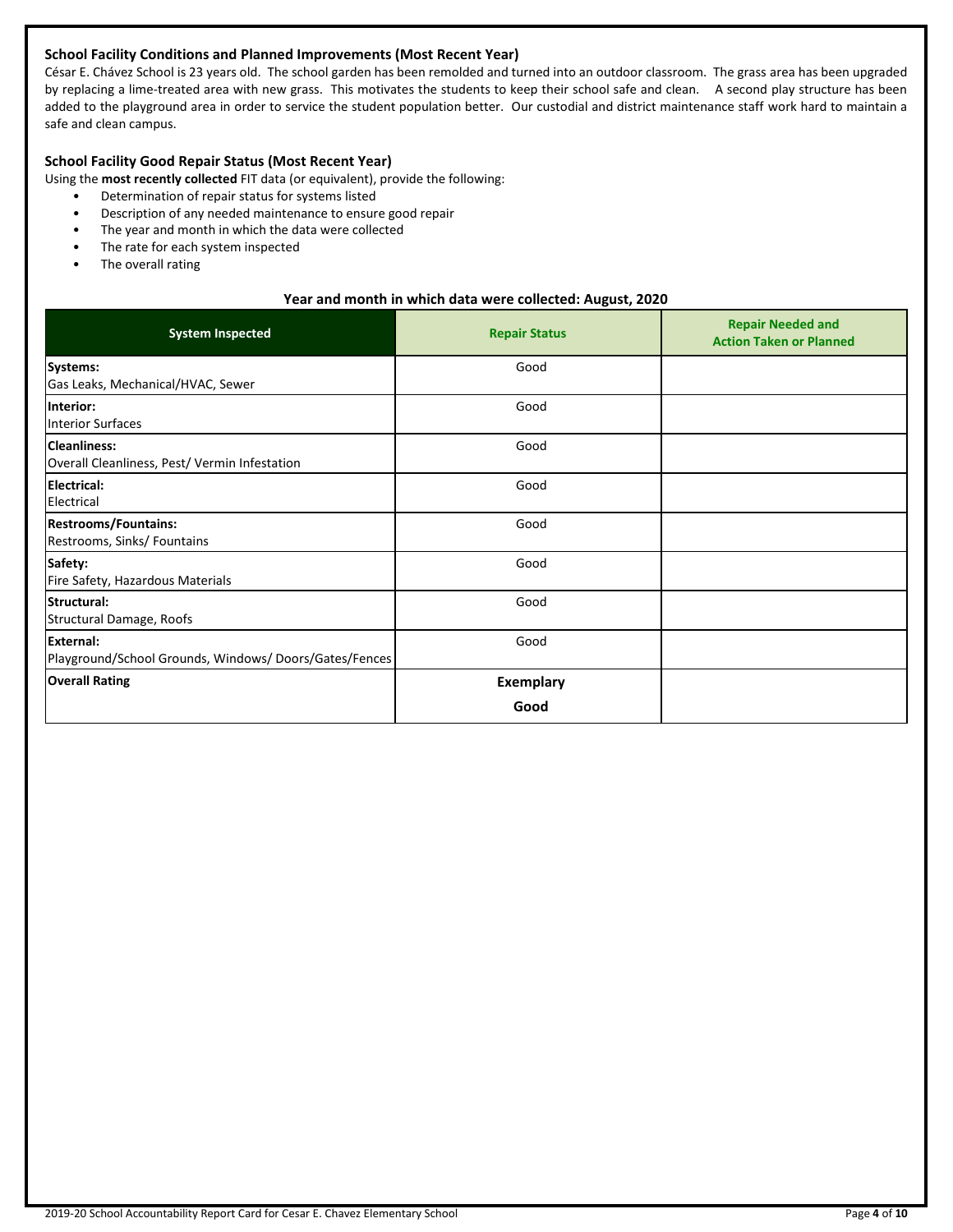## **B. Pupil Outcomes**

#### **State Priority: Pupil Achievement**

The SARC provides the following information relevant to the State priority: Pupil Achievement (Priority 4):

- **Statewide assessments** (i.e., California Assessment of Student Performance and Progress [CAASPP] System, which includes the Smarter Balanced Summative Assessments for students in the general education population and the California Alternate Assessments [CAAs] for English language arts/literacy [ELA] and mathematics given in grades three through eight and grade eleven. Only eligible students may participate in the administration of the CAAs. CAAs items are aligned with alternate achievement standards, which are linked with the Common Core State Standards [CCSS] for students with the most significant cognitive disabilities); and
- The percentage of students who have successfully completed courses that satisfy the requirements for entrance to the University of California and the California State University, or career technical education sequences or programs of study.

#### **CAASPP Test Results in ELA and Mathematics for All Students Grades Three through Eight and Grade Eleven**

**Percentage of Students Meeting or Exceeding the State Standard**

| <b>Subject</b> | <b>School</b><br>18-19 | <b>School</b><br>19-20 | <b>District</b><br>18-19 | <b>District</b><br>19-20 | <b>State</b><br>18-19 | <b>State</b><br>19-20 |
|----------------|------------------------|------------------------|--------------------------|--------------------------|-----------------------|-----------------------|
| <b>IELA</b>    | 41                     | N/A                    | 36                       | N/A                      | 50                    | N/A                   |
| <b>Math</b>    | 33                     | N/A                    | 28                       | N/A                      | 39                    | N/A                   |

Note: Cells with N/A values do not require data.

Note: The 2019-2020 data are not available. Due to the COVID-19 pandemic, Executive Order N-30-20 was issued which waived the requirement for statewide testing for the 2019-2020 school year.

Note: Percentages are not calculated when the number of students tested is ten or less, either because the number of students in this category is too small for statistical accuracy or to protect student privacy.

Note: ELA and mathematics test results include the Smarter Balanced Summative Assessment and the CAA. The "Percent Met or Exceeded" is calculated by taking the total number of students who met or exceeded the standard on the Smarter Balanced Summative Assessment plus the total number of students who met the standard (i.e., achieved Level 3-Alternate) on the CAAs divided by the total number of students who participated in both assessments.

## **CAASPP Test Results in Science for All Students Grades Five, Eight, and High School**

#### **Percentage of Students Meeting or Exceeding the State Standard**

| <b>Subject</b> | <b>School</b> | <b>School</b> | <b>District</b> | <b>District</b> | <b>State</b> | <b>State</b> |
|----------------|---------------|---------------|-----------------|-----------------|--------------|--------------|
|                | 18-19         | 19-20         | 18-19           | 19-20           | 18-19        | 19-20        |
| <b>Science</b> |               | N/A           | 13              | N/A             | 30           | N/A          |

Note: Cells with N/A values do not require data.

Note: The 2019-2020 data are not available. Due to the COVID-19 pandemic, Executive Order N-30-20 was issued which waived the requirement for statewide testing for the 2019-2020 school year.

Note: The new California Science Test (CAST) was first administered operationally in the 2018-2019 school year.

#### **State Priority: Other Pupil Outcomes**

The SARC provides the following information relevant to the State priority: Other Pupil Outcomes (Priority 8):

Pupil outcomes in the subject areas of physical education.

#### **2019-20 Percent of Students Meeting Fitness Standards**

| Grade<br>Level | 4 of 6                                                                                                                                                                                                                                    | $5$ of 6 | 6 of 6 |
|----------------|-------------------------------------------------------------------------------------------------------------------------------------------------------------------------------------------------------------------------------------------|----------|--------|
|                | N/A                                                                                                                                                                                                                                       | N/A      | N/A    |
|                | N/A                                                                                                                                                                                                                                       | N/A      | N/A    |
| q              | N/A                                                                                                                                                                                                                                       | N/A      | N/A    |
|                | $\mathbf{A}$ is a set of $\mathbf{A}$ if the set of $\mathbf{A}$ and is a set of the set of the set of the set of the set of the set of the set of the set of the set of the set of the set of the set of the set of the set of the set o |          |        |

Note: Cells with N/A values do not require data.

Note: The 2019–2020 data are not available. Due to the COVID-19 pandemic, Executive Order N-56-20 was issued which waived the requirement to administer the physical fitness performance test for the 2019–2020 school year.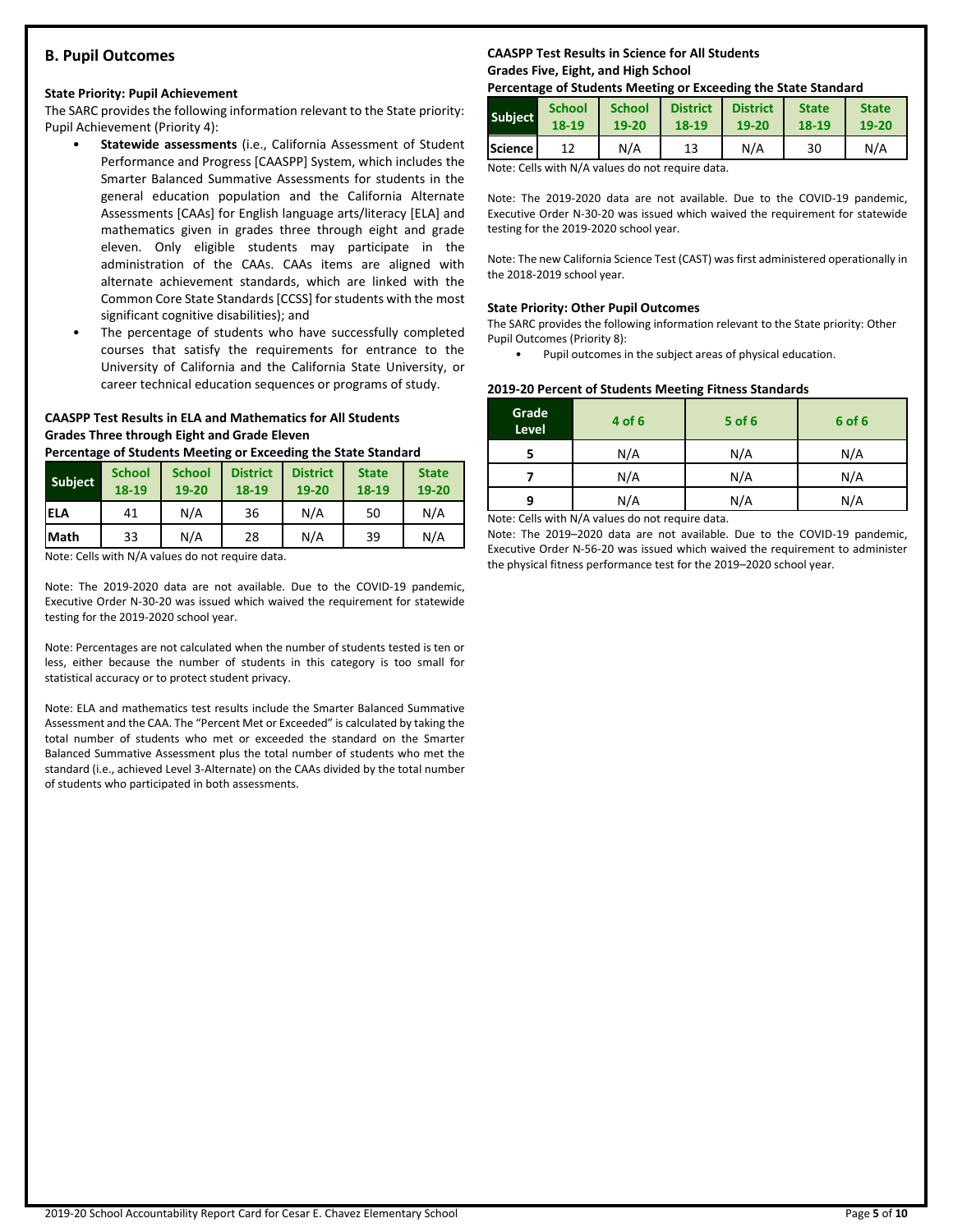| <b>Student Group</b>                                 | <b>Total</b><br><b>Enrollment</b> | <b>Number</b><br><b>Tested</b> | <b>Percent</b><br><b>Tested</b> | <b>Percent</b><br><b>Not Tested</b> | <b>Percent</b><br><b>Met or Exceeded</b> |
|------------------------------------------------------|-----------------------------------|--------------------------------|---------------------------------|-------------------------------------|------------------------------------------|
| <b>All Students</b>                                  | N/A                               | N/A                            | N/A                             | N/A                                 | N/A                                      |
| Male                                                 | N/A                               | N/A                            | N/A                             | N/A                                 | N/A                                      |
| Female                                               | N/A                               | N/A                            | N/A                             | N/A                                 | N/A                                      |
| <b>Black or African American</b>                     | N/A                               | N/A                            | N/A                             | N/A                                 | N/A                                      |
| American Indian or Alaska Native                     | N/A                               | N/A                            | N/A                             | N/A                                 | N/A                                      |
| Asian                                                | N/A                               | N/A                            | N/A                             | N/A                                 | N/A                                      |
| <b>Filipino</b>                                      | N/A                               | N/A                            | N/A                             | N/A                                 | N/A                                      |
| <b>Hispanic or Latino</b>                            | N/A                               | N/A                            | N/A                             | N/A                                 | N/A                                      |
| <b>Native Hawaiian or Pacific Islander</b>           | N/A                               | N/A                            | N/A                             | N/A                                 | N/A                                      |
| White                                                | N/A                               | N/A                            | N/A                             | N/A                                 | N/A                                      |
| <b>Two or More Races</b>                             | N/A                               | N/A                            | N/A                             | N/A                                 | N/A                                      |
| <b>Socioeconomically Disadvantaged</b>               | N/A                               | N/A                            | N/A                             | N/A                                 | N/A                                      |
| <b>English Learners</b>                              | N/A                               | N/A                            | N/A                             | N/A                                 | N/A                                      |
| <b>Students with Disabilities</b>                    | N/A                               | N/A                            | N/A                             | N/A                                 | N/A                                      |
| <b>Students Receiving Migrant Education Services</b> | N/A                               | N/A                            | N/A                             | N/A                                 | N/A                                      |
| <b>Foster Youth</b>                                  | N/A                               | N/A                            | N/A                             | N/A                                 | N/A                                      |
| <b>Homeless</b>                                      | N/A                               | N/A                            | N/A                             | N/A                                 | N/A                                      |

Note: Cells with N/A values do not require data.

Note: The 2019-2020 data are not available. Due to the COVID-19 pandemic, Executive Order N-30-20 was issued which waived the requirement for statewide testing for the 2019-2020 school year.

## **CAASPP Test Results in ELA by Student Group**

**Grades Three through Eight and Grade Eleven (School Year 2019-2020)**

| <b>Student Group</b>                                 | <b>Total</b><br><b>Enrollment</b> | <b>Number</b><br><b>Tested</b> | <b>Percent</b><br><b>Tested</b> | <b>Percent</b><br><b>Not Tested</b> | <b>Percent</b><br><b>Met or Exceeded</b> |
|------------------------------------------------------|-----------------------------------|--------------------------------|---------------------------------|-------------------------------------|------------------------------------------|
| <b>All Students</b>                                  | N/A                               | N/A                            | N/A                             | N/A                                 | N/A                                      |
| Male                                                 | N/A                               | N/A                            | N/A                             | N/A                                 | N/A                                      |
| Female                                               | N/A                               | N/A                            | N/A                             | N/A                                 | N/A                                      |
| <b>Black or African American</b>                     | N/A                               | N/A                            | N/A                             | N/A                                 | N/A                                      |
| American Indian or Alaska Native                     | N/A                               | N/A                            | N/A                             | N/A                                 | N/A                                      |
| Asian                                                | N/A                               | N/A                            | N/A                             | N/A                                 | N/A                                      |
| <b>Filipino</b>                                      | N/A                               | N/A                            | N/A                             | N/A                                 | N/A                                      |
| <b>Hispanic or Latino</b>                            | N/A                               | N/A                            | N/A                             | N/A                                 | N/A                                      |
| Native Hawaiian or Pacific Islander                  | N/A                               | N/A                            | N/A                             | N/A                                 | N/A                                      |
| White                                                | N/A                               | N/A                            | N/A                             | N/A                                 | N/A                                      |
| <b>Two or More Races</b>                             | N/A                               | N/A                            | N/A                             | N/A                                 | N/A                                      |
| <b>Socioeconomically Disadvantaged</b>               | N/A                               | N/A                            | N/A                             | N/A                                 | N/A                                      |
| <b>English Learners</b>                              | N/A                               | N/A                            | N/A                             | N/A                                 | N/A                                      |
| <b>Students with Disabilities</b>                    | N/A                               | N/A                            | N/A                             | N/A                                 | N/A                                      |
| <b>Students Receiving Migrant Education Services</b> | N/A                               | N/A                            | N/A                             | N/A                                 | N/A                                      |
| <b>Foster Youth</b>                                  | N/A                               | N/A                            | N/A                             | N/A                                 | N/A                                      |
| <b>Homeless</b>                                      | N/A                               | N/A                            | N/A                             | N/A                                 | N/A                                      |

Note: Cells with N/A values do not require data.

Note: The 2019-2020 data are not available. Due to the COVID-19 pandemic, Executive Order N-30-20 was issued which waived the requirement for statewide testing for the 2019-2020 school year.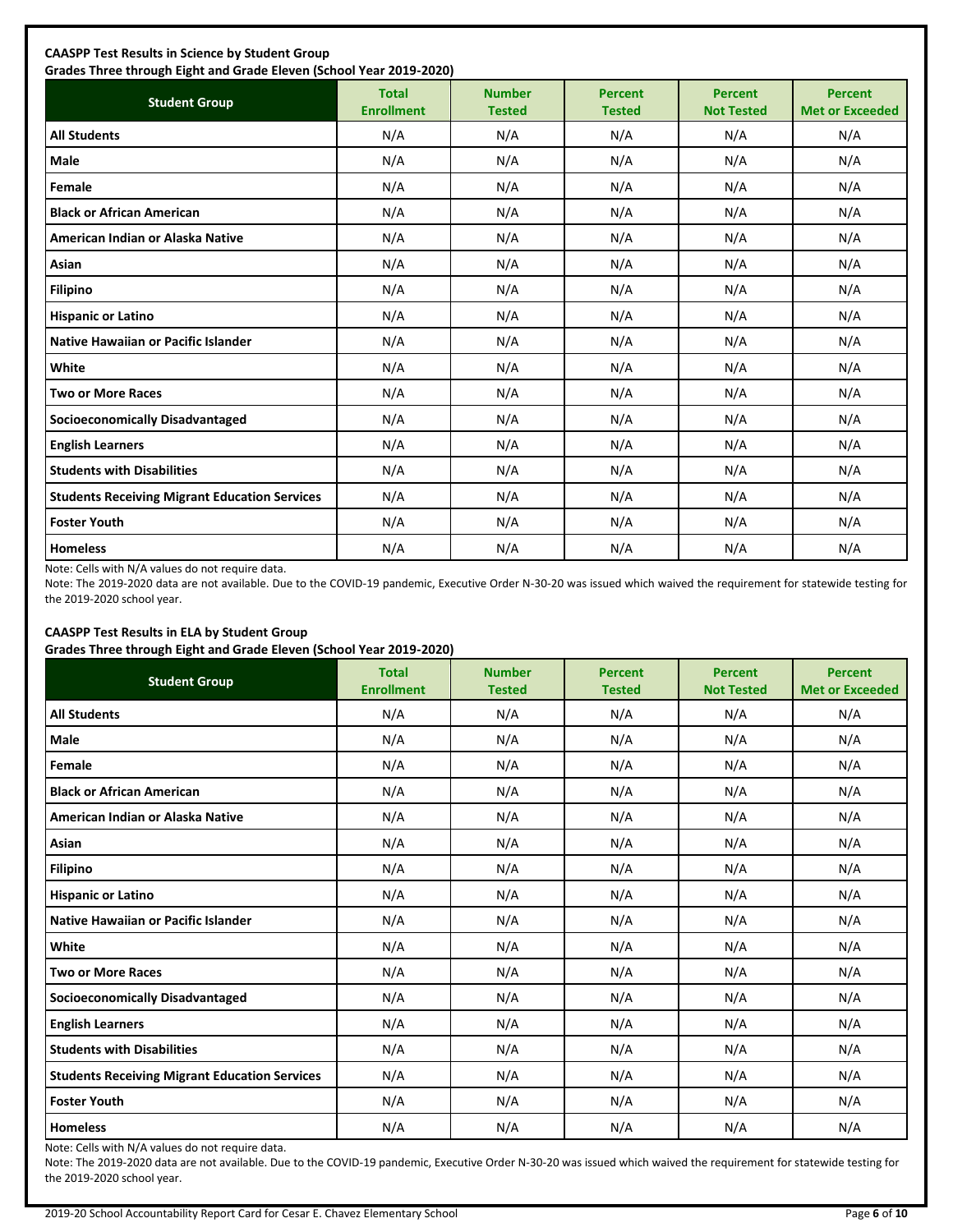#### **CAASPP Test Results in Mathematics by Student Group Grades Three through Eight and Grade Eleven (School Year 2019-2020)**

| <b>Student Group</b>                                 | <b>Total</b><br><b>Enrollment</b> | <b>Number</b><br><b>Tested</b> | <b>Percent</b><br><b>Tested</b> | <b>Percent</b><br><b>Not Tested</b> | <b>Percent</b><br><b>Met or Exceeded</b> |
|------------------------------------------------------|-----------------------------------|--------------------------------|---------------------------------|-------------------------------------|------------------------------------------|
| <b>All Students</b>                                  | N/A                               | N/A                            | N/A                             | N/A                                 | N/A                                      |
| <b>Male</b>                                          | N/A                               | N/A                            | N/A                             | N/A                                 | N/A                                      |
| Female                                               | N/A                               | N/A                            | N/A                             | N/A                                 | N/A                                      |
| <b>Black or African American</b>                     | N/A                               | N/A                            | N/A                             | N/A                                 | N/A                                      |
| American Indian or Alaska Native                     | N/A                               | N/A                            | N/A                             | N/A                                 | N/A                                      |
| Asian                                                | N/A                               | N/A                            | N/A                             | N/A                                 | N/A                                      |
| <b>Filipino</b>                                      | N/A                               | N/A                            | N/A                             | N/A                                 | N/A                                      |
| <b>Hispanic or Latino</b>                            | N/A                               | N/A                            | N/A                             | N/A                                 | N/A                                      |
| <b>Native Hawaiian or Pacific Islander</b>           | N/A                               | N/A                            | N/A                             | N/A                                 | N/A                                      |
| White                                                | N/A                               | N/A                            | N/A                             | N/A                                 | N/A                                      |
| <b>Two or More Races</b>                             | N/A                               | N/A                            | N/A                             | N/A                                 | N/A                                      |
| <b>Socioeconomically Disadvantaged</b>               | N/A                               | N/A                            | N/A                             | N/A                                 | N/A                                      |
| <b>English Learners</b>                              | N/A                               | N/A                            | N/A                             | N/A                                 | N/A                                      |
| <b>Students with Disabilities</b>                    | N/A                               | N/A                            | N/A                             | N/A                                 | N/A                                      |
| <b>Students Receiving Migrant Education Services</b> | N/A                               | N/A                            | N/A                             | N/A                                 | N/A                                      |
| <b>Foster Youth</b>                                  | N/A                               | N/A                            | N/A                             | N/A                                 | N/A                                      |
| <b>Homeless</b>                                      | N/A                               | N/A                            | N/A                             | N/A                                 | N/A                                      |

Note: Cells with N/A values do not require data.

Note: The 2019-2020 data are not available. Due to the COVID-19 pandemic, Executive Order N-30-20 was issued which waived the requirement for statewide testing for the 2019-2020 school year.

## **C. Engagement**

#### **State Priority: Parental Involvement**

- The SARC provides the following information relevant to the State priority: Parental Involvement (Priority 3):
	- Efforts the school district makes to seek parent input in making decisions for the school district and each school site

#### **Opportunities for Parental Involvement (School Year 2020-21)**

We believe that parents play a critical role in the success of their children, and we have numerous ways that parents can be involved at César E. Chávez Elementary School. In addition to helping with homework and attending parent conferences, parents are also involved in school events. They also take on leadership roles in our school through the Parent Teacher Club and our School Site Council. Parents chaperone field trips, attend student performances, and are invited to our Student of the Month Awards and trimester academic, attendance, and Positive Behavior Intervention Support awards ceremonies. Parents may reach out to any staff member to express their interest in being more involved in school activities. For more opportunities to participate at our school, please call your school Principal, John J. Jimenez at (831) 753-5224 or cellular (831) 261-6211

#### **State Priority: School Climate**

The SARC provides the following information relevant to the State priority: School Climate (Priority 6):

- Pupil suspension rates;
- Pupil expulsion rates; and
- Other local measures on the sense of safety.

#### **School Safety Plan (School Year 2020-2021)**

To succeed in a rigorous learning environment, students must feel safe and believe that they are capable of learning. The school maintains a strict student code of conduct and strongly supports each classroom environment by responding proactively to student discipline issues. Staff members continuously supervise our campus to maintain a safe environment for all students. All visitors are asked to check in with the office staff prior to coming onto campus. Our safety plan is updated annually and monitored monthly to ensure the safety of all students. We practice monthly school wide drills to prepare for an emergency and our campus has a closed campus policy.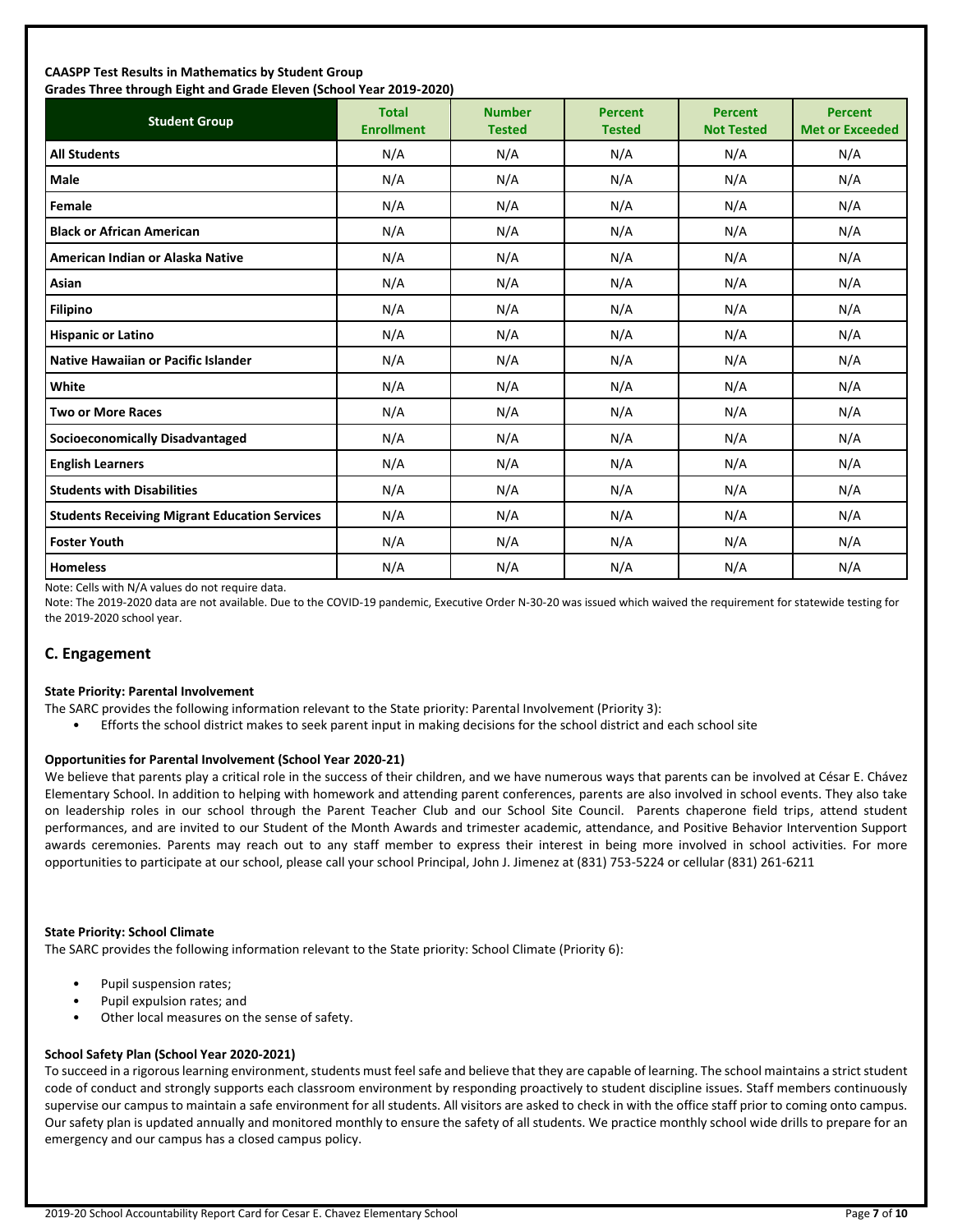## **Suspensions and Expulsions**

#### **(data collected between July through June, each full school year respectively)**

| <b>Rate</b>        | <b>School</b><br>2017-18 | <b>School</b><br>2018-19 | <b>District</b><br>2017-18 | <b>District</b><br>2018-19 | <b>State</b><br>2017-18 | <b>State</b><br>2018-19 |
|--------------------|--------------------------|--------------------------|----------------------------|----------------------------|-------------------------|-------------------------|
| <b>Suspensions</b> | 2.3                      | 1.5                      | 1.5                        | 1.1                        | 3.5                     | 3.5                     |
| <b>Expulsions</b>  | 0.0                      | 0.0                      | 0.0                        | 0.0                        | 0.1                     | 0.1                     |

#### **Suspensions and Expulsions for School Year 2019-2020 Only**

**(data collected between July through February, partial school year due to the COVID-19 pandemic)**

| Rate               | <b>School</b><br>2019-20 | <b>District</b><br>2019-20 | <b>State</b><br>2019-20 |
|--------------------|--------------------------|----------------------------|-------------------------|
| <b>Suspensions</b> |                          |                            |                         |
| <b>Expulsions</b>  |                          |                            |                         |

Note: The 2019-2020 suspensions and expulsions rate data are not comparable to prior year data because the 2019-2020 school year is a partial school year due to the COVID-19 crisis. As such, it would be inappropriate to make any comparisons in rates of suspensions and expulsions in the 2019-2020 school year compared to prior years.

#### **D. Other SARC Information**

The information in this section is required to be in the SARC but is not included in the state priorities for LCFF.

#### **Ratio of Pupils to Academic Counselor (School Year 2019-2020)**

| <b>Title</b>                         | Ratio |
|--------------------------------------|-------|
| Counselor*<br>emic (<br>$ -$<br>$ -$ |       |

\*One full time equivalent (FTE) equals one staff member working full time; one FTE could also represent two staff members who each work 50 percent of full time.

#### **Student Support Services Staff (School Year 2019-2020)**

| <b>Title</b>                                               | <b>Number of Full-Time Equivalent</b><br>$($ FTE $)$ |
|------------------------------------------------------------|------------------------------------------------------|
| <b>Counselor (Social/Behavioral or Career Development)</b> |                                                      |
| Library Media Teacher (Librarian)                          |                                                      |
| Library Media Services Staff (Paraprofessional)            |                                                      |
| Psychologist                                               |                                                      |
| <b>Social Worker</b>                                       |                                                      |
| Nurse                                                      |                                                      |
| Speech/Language/Hearing Specialist                         |                                                      |
| <b>Resource Specialist (non-teaching)</b>                  |                                                      |
| <b>Other</b>                                               |                                                      |

\*One Full Time Equivalent (FTE) equals one staff member working full time; one FTE could also represent two staff members who each work 50 percent of full time.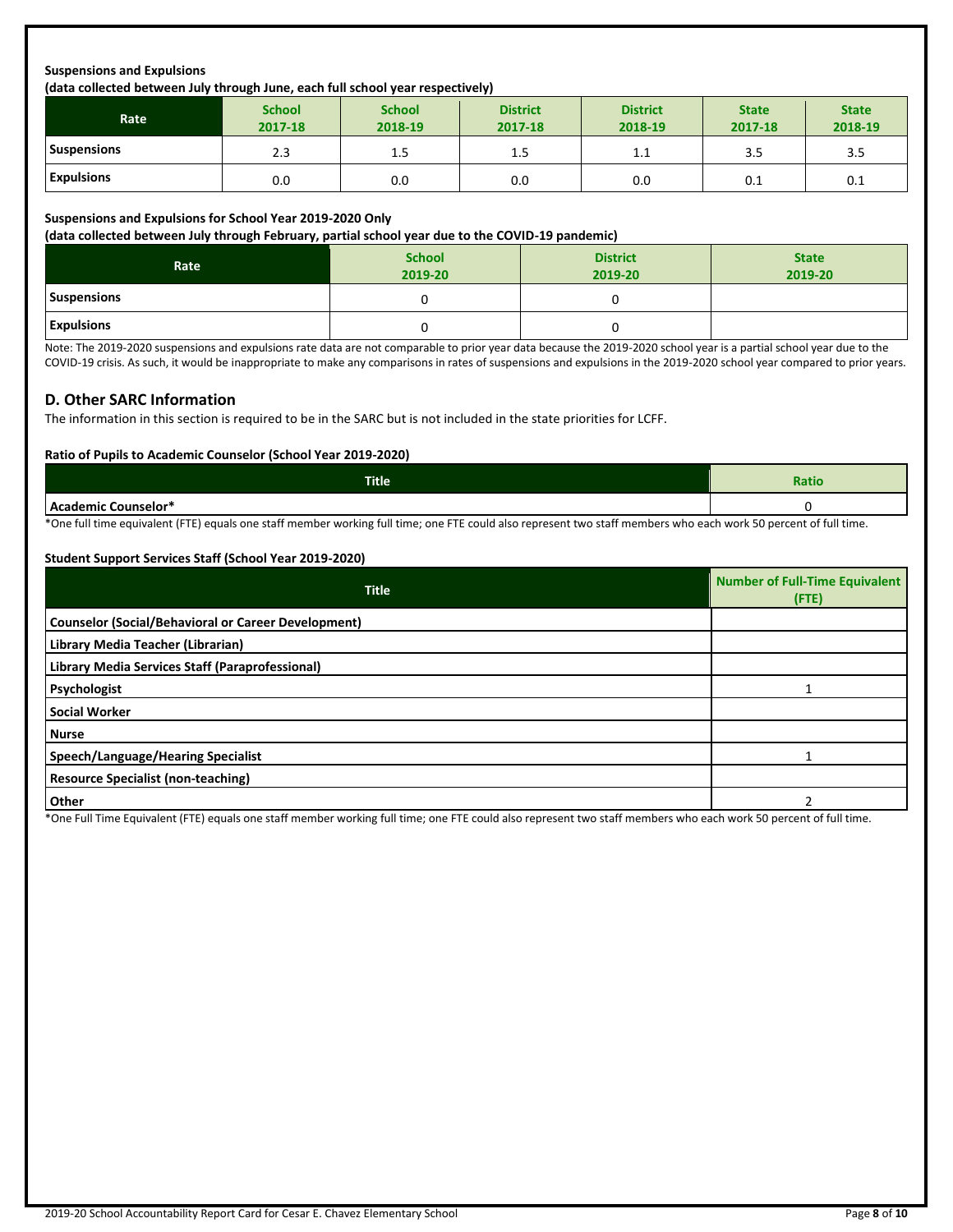| Average Class Size and Class Size Distribution (Elementary) |                                                   |                                                        |                                                     |                                                     |                                                   |                                                        |                                                     |                                                     |                                                          |                                                        |                                                         |                                                     |
|-------------------------------------------------------------|---------------------------------------------------|--------------------------------------------------------|-----------------------------------------------------|-----------------------------------------------------|---------------------------------------------------|--------------------------------------------------------|-----------------------------------------------------|-----------------------------------------------------|----------------------------------------------------------|--------------------------------------------------------|---------------------------------------------------------|-----------------------------------------------------|
| Grade<br>Level                                              | 2017-18<br>Average<br><b>Class</b><br><b>Size</b> | 2017-18<br># of<br>Classes*<br><b>Size</b><br>$1 - 20$ | 2017-18<br># of<br>Classes*<br><b>Size</b><br>21-32 | 2017-18<br># of<br>Classes*<br><b>Size</b><br>$33+$ | 2018-19<br>Average<br><b>Class</b><br><b>Size</b> | 2018-19<br># of<br>Classes*<br><b>Size</b><br>$1 - 20$ | 2018-19<br># of<br>Classes*<br><b>Size</b><br>21-32 | 2018-19<br># of<br>Classes*<br><b>Size</b><br>$33+$ | 2019-20<br><b>Average</b><br><b>Class</b><br><b>Size</b> | 2019-20<br># of<br>Classes*<br><b>Size</b><br>$1 - 20$ | 2019-20<br># of<br>Classes*<br><b>Size</b><br>$21 - 32$ | 2019-20<br># of<br>Classes*<br><b>Size</b><br>$33+$ |
| К                                                           | 26                                                |                                                        | 4                                                   |                                                     | 27                                                |                                                        | 4                                                   |                                                     | 13                                                       | 10                                                     |                                                         |                                                     |
| 1                                                           | 29                                                |                                                        | 4                                                   |                                                     | 26                                                |                                                        | 4                                                   |                                                     | 23                                                       | $\overline{2}$                                         | $\overline{2}$                                          |                                                     |
| $\overline{2}$                                              | 22                                                | 3                                                      | $\overline{2}$                                      |                                                     | 21                                                | 4                                                      | 1                                                   |                                                     | 21                                                       | 3                                                      | $\overline{2}$                                          |                                                     |
| 3                                                           | 22                                                |                                                        | 5                                                   |                                                     | 26                                                |                                                        | 4                                                   |                                                     | 27                                                       |                                                        | 4                                                       |                                                     |
| 4                                                           | 31                                                |                                                        | 3                                                   | $\mathbf{1}$                                        | 26                                                |                                                        | 4                                                   |                                                     | 25                                                       |                                                        | 4                                                       |                                                     |
| 5                                                           | 26                                                | $\overline{2}$                                         | 2                                                   |                                                     | 30                                                |                                                        | 4                                                   |                                                     | 27                                                       |                                                        | 4                                                       |                                                     |
| 6                                                           | 28                                                |                                                        | 5                                                   |                                                     | 33                                                |                                                        | 1                                                   | $\overline{2}$                                      | 29                                                       |                                                        | 3                                                       |                                                     |
| Other**                                                     |                                                   |                                                        |                                                     |                                                     |                                                   |                                                        |                                                     |                                                     | 11                                                       | 1                                                      |                                                         |                                                     |

\*Number of classes indicates how many classes fall into each size category (a range of total students per class).

\*\* "Other" category is for multi-grade level classes.

#### **Professional Development (Most Recent Three Years)**

| Measure                                                                         | 2018-19 | 2019-20 | $2020 - 21$ |
|---------------------------------------------------------------------------------|---------|---------|-------------|
| Number of school days dedicated to Staff Development and Continuous Improvement |         |         |             |

The major areas of professional development for teachers in 2019-20 included the following:

- Standards-based planning for instruction, learning and assessment
- **Explicit Direct Instruction**
- Bilingual Transference (for teachers facilitating Alternative Bilingual Education classes)
- Lesson Design and Engagement for Close Reading
- Coaching Cycles (for Academic Coaches)
- Teaching to the Math standards Eureka Math
- Guided Language Acquisition Design (G.L.A.D.)
- Wilda Storm Writing Strategies
- ALICE

Professional development was delivered through grade level sessions during regular work days with release time for classroom teachers.

Teachers were supported during implementation by the site's Instructional Coach.

During the 2018-19 and 2019-20 school years, we continued with the same professional development and we added writing. Our data showed that writing was an area of weakness for our students and a teacher survey also showed that they were interested in professional development in this are. We used the program Write Up a Storm.